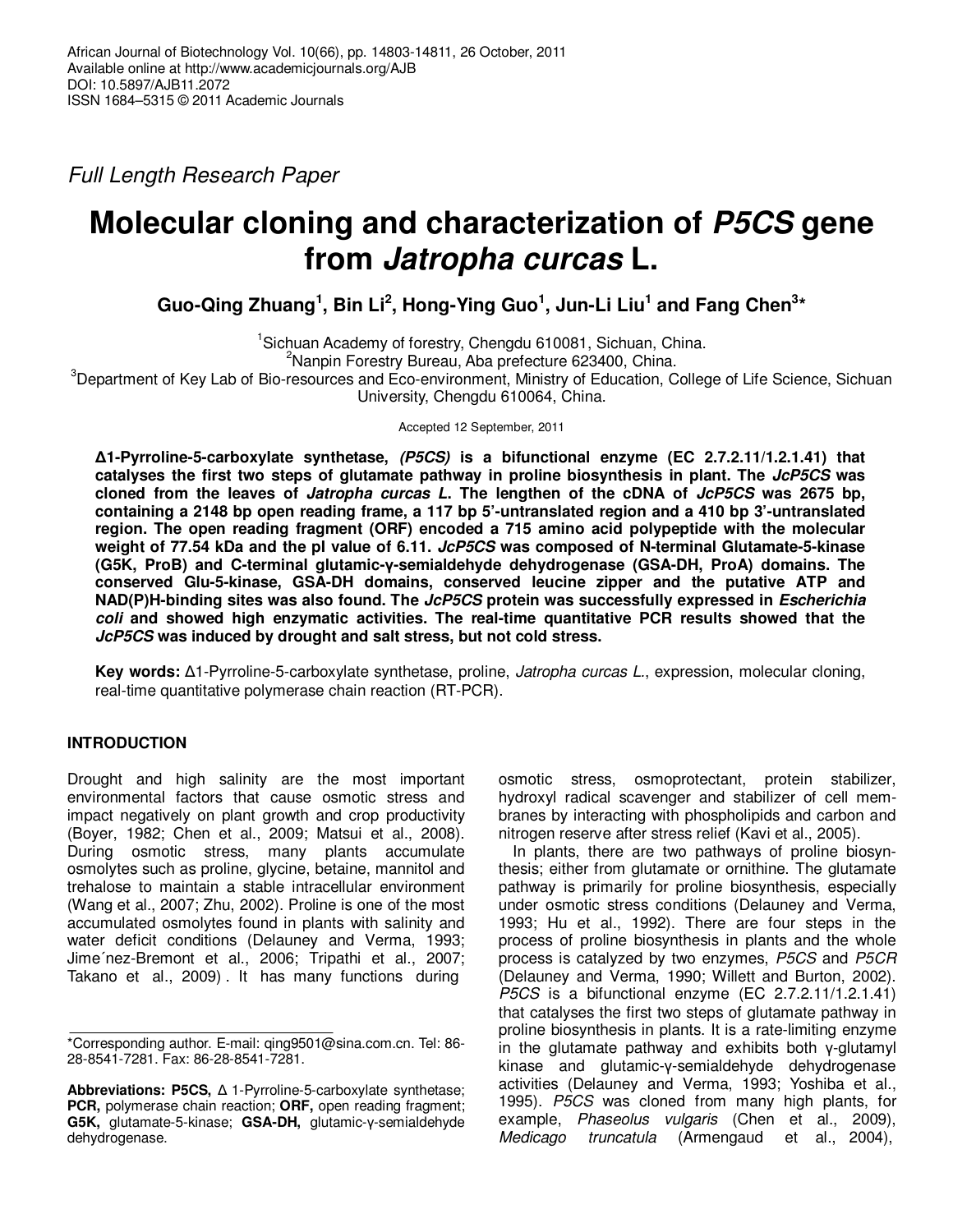Lycopersicon esculentum (Fujita et al., 1998), Arabidopsis thaliana (Strizhov et al., 1997) etc.

Jatropha curcas L. (Euphorbiaceae) is a bush/small tree, which thrives in many areas of the tropics and subtropics in Africa, Asia and America (Keith, 2000). In recent years, there is growing concern about J. curcas L., because its seed can be used as raw material for biodiesels. In addition to this, it can be used to prevent and/or control erosion, reclaim land and produce feedstuff, soap, cosmetics, pesticides, and anti-cancer and anti-HIV medicines (Dalziel, 1955; Liu et al., 2009; Muanza et al., 1995).

## **MATERIALS AND METHODS**

## **Plant materials and stress treatments**

Roots, stems, leaves, flowers, fruits and seeds of J. curcas L. were collected from Panzhihua City, Sichuan Province and quickly frozen in liquid nitrogen and stored at -70°C. Seeds of J. curcas L. were germinated in plates filled with soil and irrigated daily with a halfstrength Hoagland solution. J. curcas L. grew under 12 h light/12 h dark condition at 25°C. 25 days later, the uniform seedlings were transplanted into watertight culture containers filled with halfstrength Hoagland solution. After 5 days, some plants were subjected to drought by adding PEG to the half-strength Hoagland solution until 50% (w/v), some were subjected to salt stress by adding NaCl until 500mM, while the plants were exposed to 4°C. After stress treatments, leaves were collected and quickly frozen in liquid nitrogen, and stored at -70°C.

## **Isolation of total RNA and synthesizing first strand cDNA**

Total RNA was extracted from young leaves of J. curcas L., with plant RNA isolation reagent (Tiangen Biotech, Beijing, China). Then, the first strand cDNA was sythesized using oligo  $(dT)_{18}$ (Table 1). The middle fragment primers JcP5CSM-1, JcP5CSM-2 and JcP5CSM-3 (Table 1), were designed based on Ricinus communis P5CS sequence (GenBank accession number: XM 002524184). The nucleotide sequences of the 3′ and 5′ ends of JcP<sub>5</sub>CS were amplified by the rapid amplification of cDNA ends (RACE) method (Sambrook and Russell, 2001), using three universal primers (oligo (dT)<sub>18</sub>, AP<sub>1</sub>, and AP<sub>2</sub>) and four gene specific primers (JcP5CS3'-1, JcP5CS5'-T, JcP5CS5'-1 and JcP5CS5'-2) (Table 1). JcP5CSO-1 and JcP5CSO-2 (Table 1) were used to amplify the ORF of JcP5CS gene. All resulting products were subcloned into pMD18-T vectors (Takara, Dalian, China) and sequenced (Invitrogen, Shanghai, China).

## **Sequence and phylogenetic analysis**

The sequence homology and the deduced amino acid sequence comparisons were carried out using BLAST at NCBI (http://www.ncbi.nlm.nih.gov/blast). The theoretical isoelectric point (pI) and molecular weight (Mw) of proteins were computed by DNAMAN (version5.2.2). Multiple alignments of amino acid sequences were carried out with the sequence analysis software DNAMAN (version5.2.2) and BLAST (http://blast.ncbi.nlm.nih.gov/ Blast.cgi). Phylogenetic tree was constructed with MEGA program (version4.0) based on amino acid sequences alignment.

### **Expression of JcP5CS in Escherichia coli**

The coding region of JcP5CS was amplified by PCR with the primer JcP5CS E-1 containing the BamHI site and three protection bases, and the primer JcP5CS E-2 containing the Hindill site and three protection bases (Table 1). The pMAL-c2E vector and the PCR products were double digested by BamHI and HindIII, after the purification of the digested products by Gel Extraction Mini Kit (Tiangen Biotech, Beijing). Then the ligation was done to obtain the expression plasmids pMAL-JcP5CS. The recombinant plasmid pMAL-JcP5CS and the empty vector pMAL-c2E were transformed into E. coli BL21 (DE3). E. coli BL21 (DE3) cells carrying pMAL-JcP5CS and empty vector pMAL-c2E was grown at 37°C and 220 rpm, in LB (Luria-Bertani) media supplemented with 50g/mL kanamycin. Isopropylthiogalactoside was added to cell cultures  $(OD<sub>600</sub> = 0.6$  to 0.8) to a final concentration of 1 mmol/L and grown at 37°C for 4 h. The cells of 1 ml culture were harvested by centrifuging at 5,000 rpm for 5 min, dissolved in 100  $\mu$ L 1  $\times$  SDS sample buffer and boiled at 100°C for 10 min. Overexpressed proteins were detected by sodium dodecyl sulfate-polyacrylamide gel electrophoresis (SDS-PAGE).

### **Determination of JcP5CS activity from transfected cells**

The transformants with plasmid pMAL-JcP5CS were grown at 37°C and 220 rpm in LB media supplemented with 50 g/ml kanamycin. Isopropylthiogalactoside was added to cell cultures ( $OD<sub>600</sub> = 0.6$  to 0.8) to a final concentration of 1 mmol/L and grown at 37°C for 4 h. The cells were harvested and washed twice with ice-cold phosphate buffer saline. They were then re-suspended in lysis buffer (50mM Hepes, pH7.5, 10% glycerol, 1mM EDTA, 1mM EGTA, 1mM dithiothreitol, and 1mM phenylmethanesulphonyl fluoride) and sonicated five times for 30 s. The cell lysate was then centrifuged at 12,000 rpm for 10 min at 4°C to remove unbroken cells. Protein concentrations of the supernatant were measured by the Bradford method. P5CS activity was measured according to the method described by Garcia-Rios M. et al. (1997)( Garcia-Rios M. et al.,1997). The P5CS assay was carried out in 100 mM Tris Cl (pH 7.2), 25 mM  $MgCl<sub>2</sub>$ , 75 mM Na-glutamate, 5 mM ATP, 0.4 mM NADPH and 10 to 50 µg crude proteins at 30°C for 20 min. The NADPH was measured at 340 nm. One unit of the enzyme activity was defined as the decrease in absorption at 340 nm.

#### **Real-time quantitative PCR and free proline determination**

Expression of JcP5CS mRNA was analyzed quantitatively using SYBR Green II real time PCR (Takara, Dalian, China) with Bio-Rad IQ5 detection system according to the manufacturer's instructions. The primer pair (Jc18s1 and Jc18s2) (Table 1) was used to amplify the J. curcas L. 18S ribosomal RNA(18SrRNA) (Gene Bank accession no.AY823528) that was used as an internal standard. The P5CS-specic PCR primers was Rq-F and Rq-R (Table1). The thermocycling program was 40 cycles of 95°C for 15 s and 60°C for 1 min with an initial cycle of 95°C for 10 min. After the PCR, a dissociation curve (melting curve) was constructed from the range of 55 to 95°C to ensure that primer-dimers and other nonspecific products had been eliminated. Data were collected and processed, including baselines subtraction and threshold definition, with iQ5- Cycler software (Biorad, Milano, Italy).

Also, free proline was quantified according to the method of Bates et al. (1973). Fresh leaf material (0.5 g) was homogenized in 10 ml of 3% aqueous sulfosalicylic acid and filtered through filter paper. Half milliliter of the filtrate was mixed with 1 ml each of acidninhydrin and glacial acetic acid in a test tube. The mixture was placed in a water bath for 1 h at 100°C. The reaction mixture was extracted with 4 ml toluene and the chromophore containing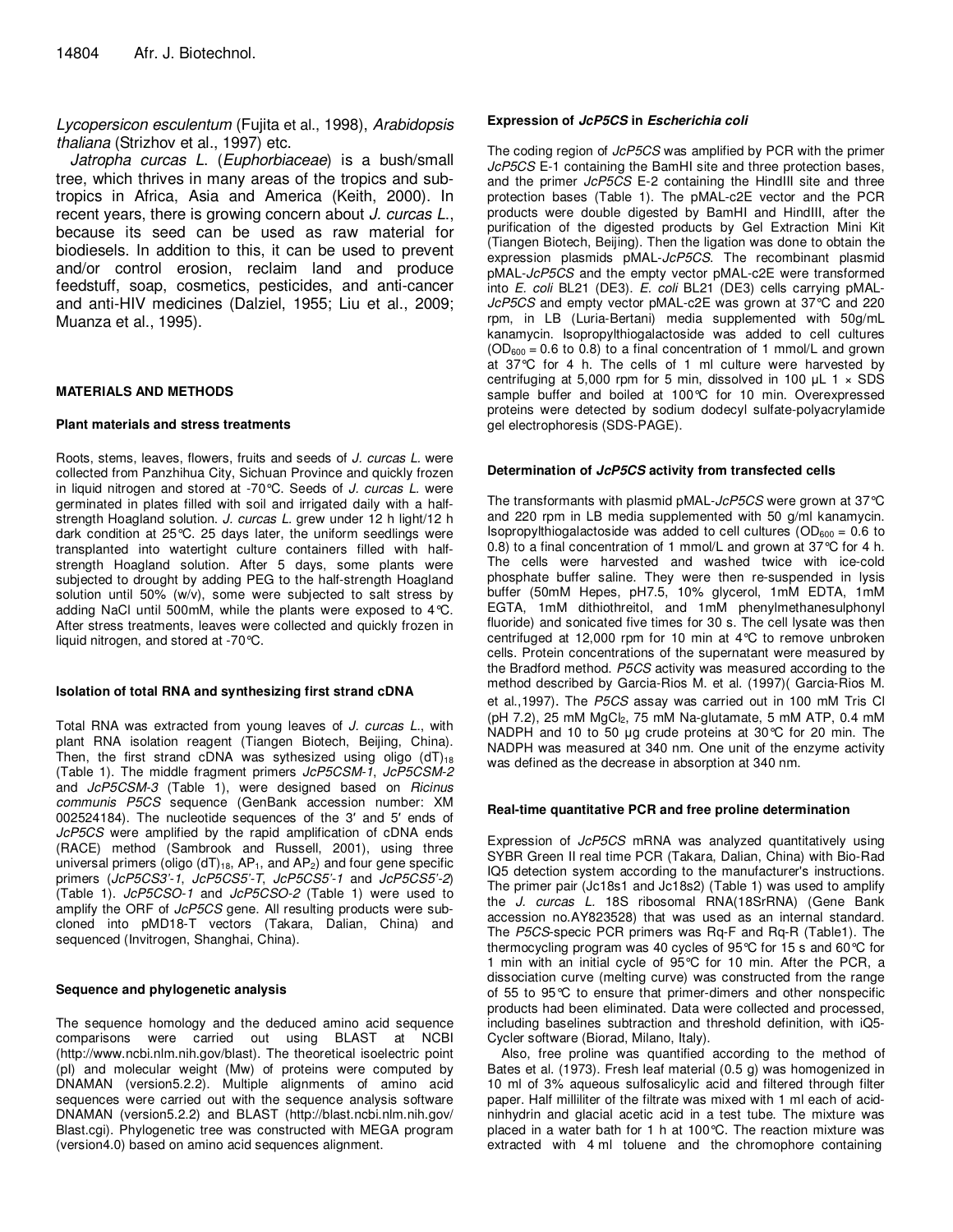| <b>Primer</b>           | Sequence $(5' \rightarrow 3')$            | <b>Purpose</b>               |
|-------------------------|-------------------------------------------|------------------------------|
| Oligo(dT)18             | GCTGTCAACGATACGCTACGTAACGGCATGACAGTG(T)18 | Adaptor                      |
| AP <sub>1</sub>         | GTCAACGATACGCTACGTAACG                    | Anchor                       |
| AP <sub>2</sub>         | <b>TACGTAACGGCATGACAGTG</b>               |                              |
| JcP5CSM-1               | <b>CTTGATGGGAAAGCATGTGC</b>               |                              |
| JcP5C M-2               | <b>CCTCGAGCATGAATCCTACTT</b>              | Middle fragmengt             |
| JcP5CSM-1               | CTTGATGGGAAAGCATGTGC                      | primers                      |
| JcP5CSM-3               | GTGTACAAGAAGTGTTTCCATAGC                  |                              |
| $JcP5C$ $3'$ -1         | <b>CCTGTTCTGGGTCATGCTGA</b>               | 3 <sup>'</sup> -RACE primers |
| JcP5CS5-T               | CCCTCTTCCCACCCTGGACTTATCACC               |                              |
| $JcP5CS5'$ -1           | GCTTTCCTGGTACTGACCGCATC                   | 5 <sup>'</sup> -RACE primers |
| JcP5CS5 <sup>'</sup> -2 | AATCACTATCGGTCACAAGGAGC                   |                              |
| JcP5CSO-1               | ATGAATGACGGCGTGGATCG                      | The ORF primers              |
| JcP5CSO-2               | TTATGTTACATCCTTGTGGGT                     |                              |
| Rq-F                    | GGGCAAGCAAGGAGATGAAC                      |                              |
| $Rq-R$                  | TCCAACCTCAGCACCTAAGC                      | Real-time quantitative PCR   |
| Jc18s1                  | AGAAACGGCTACCACATC                        |                              |
| Jc18s2                  | <b>CCAAGGTCCAACTACGAG</b>                 |                              |
| JcP5CS E-1              | CGCGGATCCATGAATGACGGCGTGGATCG             | expression in E. coli        |
| JcP5CS E-2              | CCCAAGCTTTTATGTTACATCCTTGTGGGT            |                              |

**Table 1.** The primers used in JcP5CS gene clone, prokaryotic expression and Real-time quantitative PCR.

toluene was aspirated, cooled to room temperature, and the absorbance was measured at 520 nm with a UV visible spectrophotometer. Appropriate proline standards were included for the calculation of proline in the samples.

# **RESULTS**

# **Cloning of full length cDNA of JcP5CS**

A 1389 bp fragment was amplified form young leaves of J. curcas L. by middle fragment primers. The nucleotide sequence showed a high homology with many known P5CS genes, especially the Ricinus communis. The 3′ and 5′ RACE primers were designed based on the fragments. The 3′ and 5′ fragments were amplified by RACE and sequenced. We obtained a 2675 bp long full-length cDNA sequence of P5CS from J. curcas L. (GenBank accession no. GU358610) by comparing and aligning the sequences of the 3′ and 5′ RACE products.

# **Sequence and phylogenetic analysis**

The nucleotide sequence of the cDNA was 2675 bp, containing a 2148 bp open reading frame, a 117 bp 5′ untranslated region and a 410 bp 3′-untranslated region. The ORF encoded a 715 amino acid polypeptide with the molecular weight of 77.54 kDa and the pI value of 6.11. The gene was named JcP5CS (J. curcas P5CS). Multiple sequence alignments showed that JcP5CS shared high homology in amino acid sequence, with Ricinus communis P5CS (83.75%), Phaseolus vulgar P5CS (78.49%), Arabidopsis thaliana P5CS1 (75.36%), A. thaliana P5CS2 (76.75%), Oryza sativa P5CS (73.74%) and Vigna aconitifolia P5CS (75.80%). A comparison of the amino acid sequence of JcP5CS with the P5CS of the other plants by BLAST showed JcP5CS was composed of N-terminal Glutamate-5-kinase (G5K, ProB) and Cterminal glutamic-γ-semialdehyde dehydrogenase (GSA-DH, ProA) domains. The conserved Glu-5-kinase, GSA-DH domains, conserved leucine zipper and the putative ATP and NAD(P)H-binding sites (Figure 1) were also found. The conserved proline feedback inhibition amino acid residue was found in JcP5CS (Phe, at position 129). A Phylogenetic tree of JcP5CS with several plants P5CS was built based on their amino acid sequence by MP (Maximum parsimony) method of cluster analysis using MEGA program, computing 1,000 permutations. Phylogenetic relationships of JcP5CS with several species P5CS is shown in Figure 2.

## **Recombinant protein expression in E. coli and JcP5CS activity assay**

After induction with IPTG for 4 h, the clones with recombinant plasmids of pMAL-JcP5CS were harvested. Whole cell lysate, soluble cell extracts and cell pellets were analyzed by 12% SDS-PAGE. The recombinant protein pMAL-JcP5CS with a molecular weight of about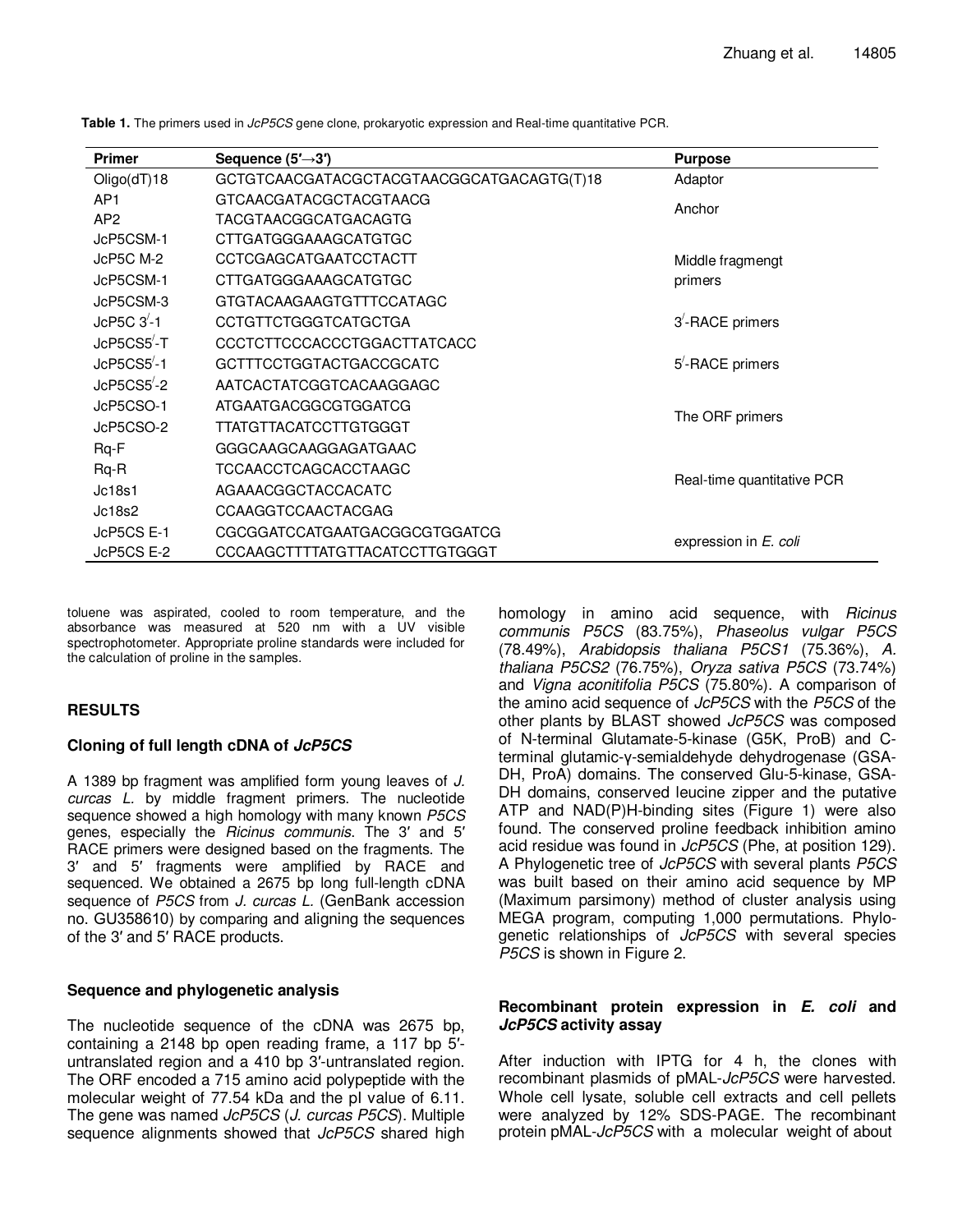| PvP5CS<br>JeP5CS<br>AtP5CS2<br>0sP5CS         | MEGAVDPSRSFMKDVKRVIIKVGTAVVTREEGRLAVGRLGALCEQIKQLNSLEYDIILVS<br>MNDGVDRSRAFVKDVKRIVMKVGTAVVTRSDGRLALGRLGALCEQIKELNTQGYDIIVVS<br>-MTEIDRSRAFAKDVKRIVVKVGTAVVTGKGGRLALGRLGAICEOLAELNSDGFEVILVS<br>-MASVDPSRSFVRDVKRVIIKVGTAVVSRODGRLALGRVGALCEOVKELNSLGYEVILVT<br>AT P b inding site                                              | 60<br>60<br>59<br>59         |
|-----------------------------------------------|---------------------------------------------------------------------------------------------------------------------------------------------------------------------------------------------------------------------------------------------------------------------------------------------------------------------------------|------------------------------|
| PvP5CS<br>JeP5CS<br>AtP5CS2<br>$0s$ P $5CS$   | ISGAVGTGRORLRFRKLIHSSFADLOKPOLELDGKACAAVGONSLMALYDTLFTOLDVTSA<br>SGAVGTGRORLRYRRLVNSSFADLQKPQVELDGKACAAVGQNSLMALYDTLFSQLDVTSA<br>ISGAVGLGRORLRYRQLVNSSFADLQKPQMELDGKACAGVGQSSLMAYYETMFDQLDVTVA<br>ISGAVGVGRORLRYRKLVNSSFADLOKPOMELDGKACAAVGOSGLMALYDMLFNOLDVSSS<br>Corserved prolire feedback inhibition amino acid residue Phe | 120<br>120<br>119<br>119     |
| PvP5CS<br>JeP5CS<br>AtP5CS2<br>0sP5CS         | QLLVTDNDFRDKDFRKQLTETVESLLALKVIPVFNENDAVSTRKAPYEDSSGIFWDNDSL]<br>QLLVTDSDFRDKDFRKQLNDTVESLTNLRVVPIFNENDAVSTRKAPYEDSSGIFW <mark>DNDSL</mark><br><u> QMLVTDSSFRDKDFRKQLSETVKAMLRMRVIPVFNENDAISTRRAPYKDSTGIFWDNDSL</u><br>QLLVTDSDFIENPKFREQLTETVESLLDLKVIPIFNENDAISTRKAPYEDSSGIFWIDNDSL<br>Conserved Leu zipper                   | 180<br>180<br>179<br>179     |
| PvP5CS<br>JeP5CS<br>AtP5CS2<br>0sP5CS         | SALLALELKADLLVLLSDVEGLYSG PPSDPHSKL YTYNKEKHQNE TFGDK SRVGRGGM<br>SALLALELKADLLTLLSDVEGLYSGPPSDPRSKLIHTYVKEKHQGEITFGDKSRVGRGGM<br>AALLSLELKADLLILLSDVEGLYTG PPSDSTSKLIHTFIKEKHQDEITFGEK SKLGRGGM<br><u> AGLLALELKADLLILLSDVDGLYSG PPSEPSSKIIHTYIKEKHQQEITFGDK SRVGRGGM</u><br>Conserved Glu-5-kirase domain                     | 240<br>240<br>239<br>239     |
| PvP5CS<br>JeP5CS<br>AtP5CS2<br>0sP5CS         | IT AK V KAAVHAAL AGTIP V VITSGE AALEN IIN VLOGKRIGT LEHKDAH EWAQ V KEVDARE MA<br>ITAKVKAAVNAAYAGTPVVITSGYAPENITKVLQGERVGTLFHQDAHLWTPFKEVSARKMA<br>ITAKVKAAVNAAYGGVPV IITSGYAAEN ISKVLRGLRVGTLFHQDAHLWAPVVDTTSRDMA<br>ITAKVKAAVLASNSGTPVVITSGFENRSILKVLHGEKIGTLFHKNANLWESSKDVSTREMA                                              | 300<br>300<br>299<br>299     |
| PvP5CS<br>JeP5CS<br>AtP5CS2<br>0sP5CS         | VAARECSRRLQALSSEERKOILLKIADALEANEKIIRIENEADVTTAQEAGYEKSLVARL<br>VAARESSRRLQALTSQERKKILLDIADALEANEKLIIIENEADVDAAQIAGLETSLVARL<br>VAARESSRKLQALSSEDRKQILHDIANALEVNEKTIKAENDLDVAAAQEAGYEESLVARL<br>VAARDCSRHLQNLSSEERKKILLDVADALEANEDLIRSENEADVAAAQVAGYEKPLVARL                                                                    | 360<br>360<br>359<br>359     |
| PvP5CS<br>JeP5CS<br>AtP5CS2<br>0sP5CS         | ALKPGKIASLANNMRVIANMDDPIGRVLKRTEISDGLILEKTSSPLGVLLIVFESRPDAL<br>ALKPGKIKSLANSIRVLANMEDPIGOVLKRTELADGLLLEKTSSPLGVLLIIFESRPDAL<br>VMKPGKISSLAASVRQLAEMEDPIGRVLKKTQVADDLILEKTSSPIGVLLIVFESRPDAL<br>TIKPGKIASLAKSIRTLANMEDPINQILKKTEVADDLVLEKTSCPLGVLLIVFESRPDAL<br>NAD(P)H birding site                                            | 420<br>420<br>419<br>419     |
| PvP5CS<br>JeP5CS<br>AtP5CS2<br>0sP5CS         | VQIASLA IRSIGNGLEEKGGKEAKRSNATEHKVTTEATPDNVGGKETGENTSREEIPELLK<br>VQIASLA IRSIGNGLLLKGGKEAKRSNETLHKVTTAA IPETVGGRLTGLIVTSRDEIPDLLK<br>VOIASLA IRSGNGELEKGGKEARRSNATEHKVTTDATPETVGGKETGEMTSREEIPDELK<br>VQIASLA IRS@NGLLLKGGKEA IRSNTILHKVITDA IPRNVGEKLIGLNTTRDEIADLLK.                                                         | 480<br>480<br>479<br>479     |
| PvP5CS<br>JeP5CS<br>AtP5CS2<br>0sP5CS         | LDDV I DLV I PRGSNKLVSO I KSSTKI PVLGHADGI CHVYVDKSANVEMARR I VLDAKVDY<br>HDDV I DLV I PRGSNALVSO I KASTKI PVLGHADGI CHVYVDKSANMEMAKR I VLDAKVDY<br>LDDV I DLV I PRGSNKLVSQ I KNSTK I PVLGHADGI CHVYVDKSGKLDMAKR I VSDAKLDY<br>LDDV I DLVTPRGSNKLVSO I KASTKI PVLGHADGI CHVY I DKSADMDMAKLI VMDAKTDY                            | 540<br>540<br>539<br>539     |
| PvP5CS<br>JeP5CS<br>AtP5CS2<br>$0s$ P5CS      | PAACNAMETLLIHKDLIEKGWLNDIILALRTEGVVLYGGPVASSLLNIPQAHSFHHEYSS<br>PAACNAMETLLVHKDLVHADGFNEITVELRTEGVNLYGGPRASKEMNLPEAYSFHHEYNS<br>PAACNAMETLLVHKDLEQNGFLDDLIYVLQTKGVTLYGGPRASAKLNIPETKSFHHEYSS<br>PAACNAMETLLVHKDLMKSPGLDDILVALKTEGVNIYGGPIAHKALGFPKAVSFHHEYSS                                                                    | ഌ<br>600<br>599<br>599       |
| PvP5CS<br>JeP5CS<br>0sP5CS                    | LACTVEI VDDVYAAI DHI NLHGSAHTDSI VAEDNEVANVFLRQVDSAAVIFHNASTRYSDGI<br>MACT IEIVDDVYAAIDHIHQHGSAHTDCIIAEDHEVAEVFLHQVDSAAVIFHNASTRFSDGI<br>A EPSCS2 KACTVEIVEDVYGAIDHIHQHGSAHTDCIVTEDSEVAEIFLRQVDSAAVFHNASTRFSDG<br>MACTVEFVDDVQSAIDHIHRYGSAHTDCIVTTDDKVAETFLRRVDSAAVFFHNASTRFSDGI                                                | 660<br>660<br>659<br>659     |
| PvP5CS<br>JcP5CS<br>AtP5CS2<br>0sP5CS         | Conserved GSA-DH domain<br>ARFGLGAEVGISTSRIHARGPVGVE GLLTTRWILKGTGHVVDGDRGVVYTHKDLAT—--<br>ARFGLGAEVGISTGRIHARGPVGVE GLLITRWILRGSGQVVDGDKGVIYTHKDVT-----<br>FRFGLGAEVGISTSRIHARGPVGVE GLLTTRWIMRGKGQVVDGDNGIVYTHKDLPVLQRT<br>ARFGLGAEVGISTGRIHARGPVGVE GLLTTRWILRGRGQVVNGDKDVVYTHKSLPLQ---                                      | 716<br>715<br>719.<br>716    |
| PvP5CS<br>JeP5CS<br>AtP5CS2 EAVENGI<br>0sP5CS |                                                                                                                                                                                                                                                                                                                                 | 716.<br>715.<br>725.<br>716. |

Figure 1. Amino acid sequence alignment of PvP5CS (accession no. ABY61079), JcP5CS (accession no. GU358610), AtP5CS2 (accession no. NP191120) and OsP5CS (accession no. BAA19916).The conserved Gk, GSA-DH domains, putative ATP and NAD(P)H-binding sites, conserved leu zipper and the conserved proline feedback inhibition amino acid are boxed.

119kD was observed in total protein extracts, soluble cell extracts and cell pellets (Figure 3, lane 4 to 6). The recombinant protein pMAL-JcP5CS molecular weight was higher than the molecular weight of JcP5CS (77.54 kD) because the recombinant protein contained maltosebinding protein (42.3 kD).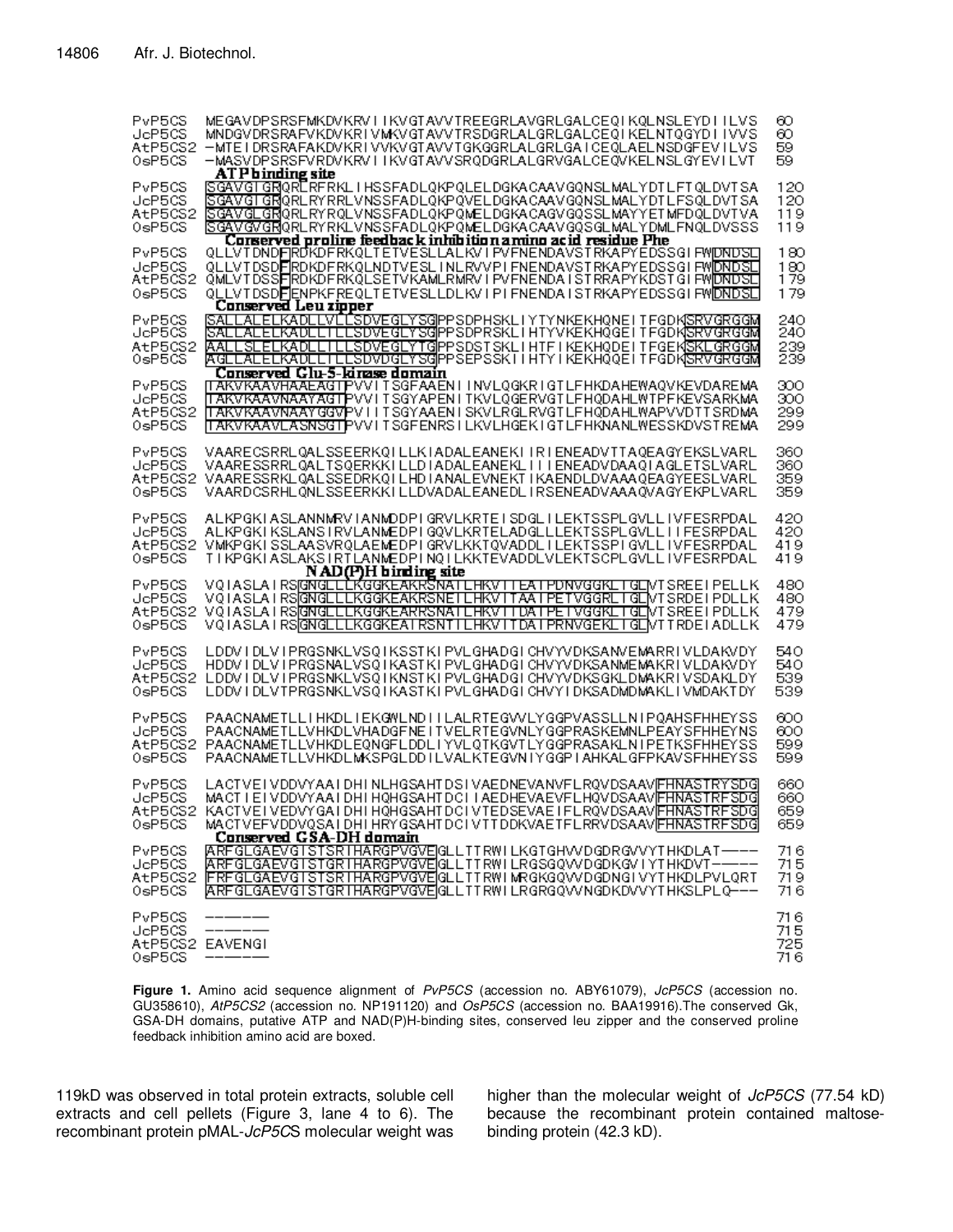

Figure 2. The phylogenetic tree of JcP5CS (J. curcas P5CS) was built from amino acid sequences. GeneBank. accession numbers for these sequences are as follows: Medicago sativa P5CS (CAA67069), Medicago truncatula P5CS (CAC82184), Glycine max P5CS (AAR86688), Phaseolus vulgaris P5CS (ABY61079), Ricinus communis P5CS (XP002524230), Lycopersicon esculentum P5CS (AAB67875), Arabidopsis thaliana P5CS1 (NP181510), Arabidopsis thaliana P5CS2 (NP191120), Triticum aestivum P5CS (AAX35536), Oryza sativa P5CS (BAA19916), Escherichia coli GPR (CAA25364), Lycopersicon esculentum GPR (AAB67877), Escherichia coli GK (CAA25363) and Lycopersicon esculentum GK (AAB67876). The reliability of the tree is measured by bootstrap analysis with 1,000 replicates.

The JcP5CS activity assay was measured as Garcia-Rios M described. Protein concentrations of the soluble part were measured by the Bradford method. The soluble part of E. coli with recombinant plasmids pMAL-JcP5CS after 4 h post-induction with 1.0 mM IPTG was set as the control. The JcP5CS activity was 95.87 U/mg.

## **Expression patterns of JcP5CS in response to drought, salt and cold stresses**

The expression of JcP5CS and proline levels were measured as previously described, in drought, salt and cold stress treated J. curcas leaves at different time points (Figure 4). Drought stress treatment caused rapid

introduction of JcP5CS expression up to 6.1 fold at 2 h after treatment, followed with a reduction to 4 fold at 4 h. Then, JcP5CS expression sharply reduced to 1.2 fold at 6 h, followed by an increase to 1.5 fold at 9 h. It maintained at low level from 12 to 36 h. After that it reduced to 0.24 fold at 48 h. During the drought stress treatment process, proline level increased from 1.0 fold at 2 h to 4.6 fold at 12 h, followed by a reduction from 24 h and then an increase to 4.2-fold again at 48 h. Salt stress treatment caused rapid introduction of JcP5CS expression up to 6.5 fold at 2 h after treatment, followed with a reduction to 2.8 fold at 4 h. Then, JcP5CS expression sharp reduced to1.1 fold at 6 h and maintained at low level from 9 to 24 h. After that it reduced to 0.12 fold at 36 h and 0.08 fold at 48 h. During the drought stress treatment process,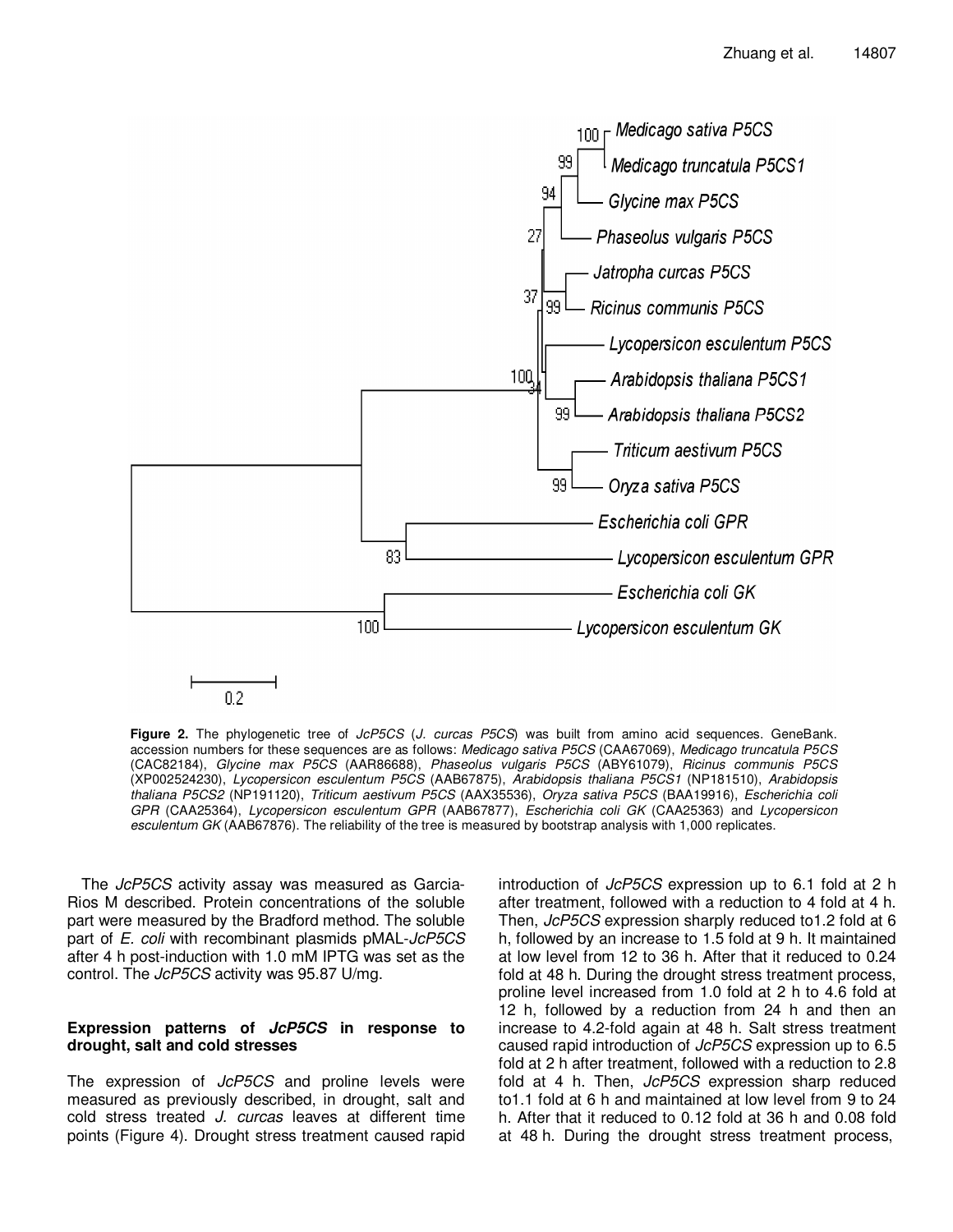

Figure 3. Expression of JcP5CS in Escherichia coli. Lane 1, Protein marker; lane 2, total protein extracts from BL21 E. coli cells containing the empty vector pMAL-c2E after 4 h post-induction with 1.0 mM IPTG; lane 3, total protein extracts from non-induced BL21 E. coli cells containing the plasmid pMAL-JcP5CS; lane 4, total protein extracts from BL21 E. coli cells containing the plasmid pMAL-JcP5CS after 4 h post-induction with 1.0 mM IPTG; lanes 5 and 6, soluble and pellet part of E. coli with recombinant plasmids pMAL-JcP5CS after 4 h post-induction with 1.0 mM IPTG.

proline steadily accumulated from 1.0 fold at 2 h to 13.1 fold at 24 h, followed by a reduction from 24 h. More also, cold stress treatment caused introduction of JcP5CS expression up to 1.25 fold at 2 h after treatment, followed with a rapid reduction to 0.41 fold at 4 h. It maintained a very low level from 4 to 48 h. During the cold stress treatment process, proline steadily accumulated from 0.75-fold at 2 h to 6.7-fold at 24 h, followed by a reduction from 24 h.

# **DISCUSSION**

In *E. coli*, conversion of glutamate to  $\Delta$ 1–pyrroline-5carboxylate is mediated by two enzymes, γ-glutamyl kinase (GK, EC 2.7.2.11) and glutamic-γ-semialdehyde

dehydrogenase (GSA-DH, EC 1.2.1.41). These two enzymes are encoded by proB and proA, respectively (Delauney and Verma, 1993; Deutch et al., 1984). In higher plants the process is mediated by P5CS, which exhibited both GK and GSA-DH activities. VaP5CS (V. aconitifolia P5CS) was the first cloned gene that encoded the P5CS enzyme (Hu et al., 1992). PvP5CS, AtP5CS, OsP5CS and RcP5CS are also encoding a bifunctional enzyme like VaP5CS. However, in tomato, the tomPRO1 locus is unusual, because it contains two open reading frames encoding GK and GSA-DH, respectively, thus resembling prokaryotic polycistronic operons (Garcia-Rios M. et al.,1997).

We succeeded in cloning the full length P5CS cDNA from J. curcas L. by RACE. Multiple sequence alignments showed that JcP5CS shared high homology in amino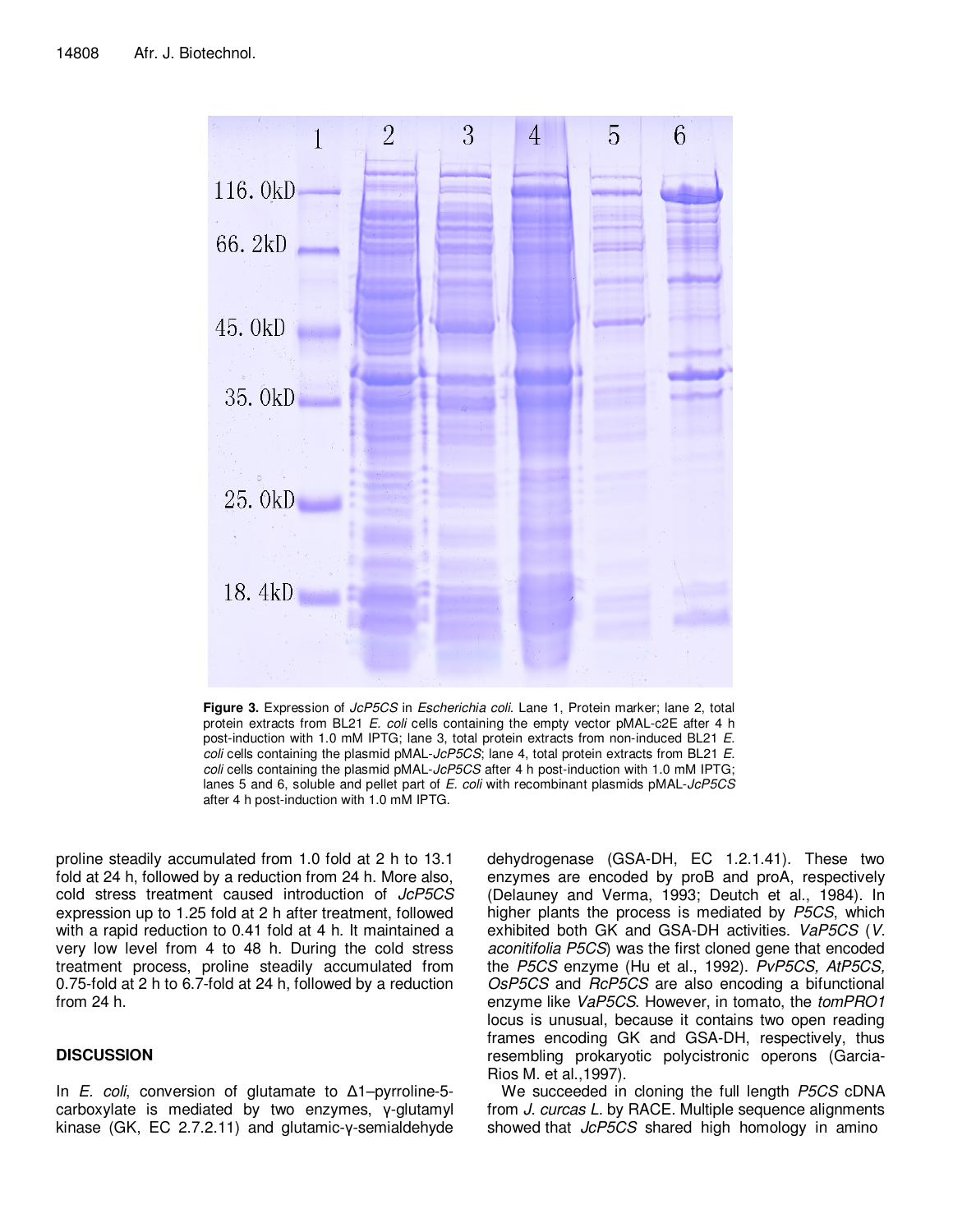

**Figure 4.** Expression of JcP5CS and proline levels in different stress treatments. (A) Represents drought stress treatments; (B) represents salt stress treatments. (C) represents cold stress treatments. Data are presented as the mean **±** SD (n = 3).

acid sequence, with R. communis P5CS (83.75%), P. vulgar P5CS (78.49%), A. thaliana P5CS1 (75.36%), A. thaliana P5CS2 (76.75%), O. sativa P5CS (73.74%) and

V. aconitifolia P5CS (75.80%). Sequence analysis showed JcP5CS had a complete ORF and encoded a bifunctional enzyme P5CS. As shown in Figure 3, the result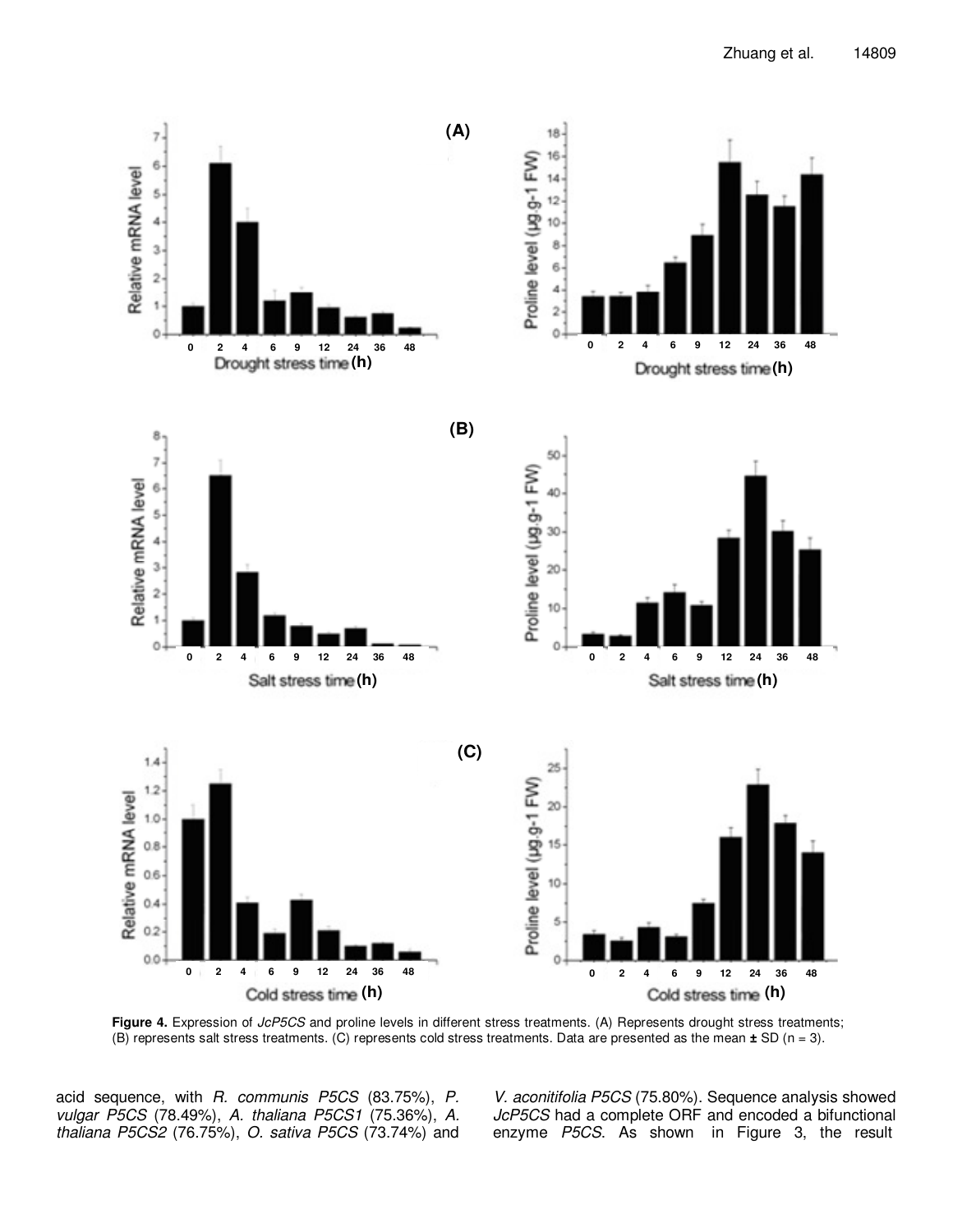indicated that the JcP5CS gene could express in E. coli cells. Crude protein extract was used for the enzyme activity assay and results showed that the JcP5CS activity was 95.87 U/mg. It indicated that we obtained the functional P5CS enzyme. In higher plant, tomPRO2 which encode the P5CS in Lycopersicon esculentum, was expressed in *E. coli* cells (Fujita et al., 1998), but this enzyme was not obtained in a soluble form. VaP5CS was expressed and exhibited high level of GK activity (Hu et al., 1992).

There have been many researches about P5CS expression pattern in higher plants. The level of VaP5CS transcripts in V. aconitifolia leaves and root is increased by treatment with 200 mM NaCl (Hu et al., 1992). The expression of OsP5CS was induced by salt, dehydration, cold and exogenous ABA treatments, but not by heat treatment (Igarashi et al., 1997). PvP5CS expression was increased by the treatment of drought, salt and cold stress (Chen et al., 2009). RT-PCR analysis showed that the transcription of MsP5CS1 and MsP5CS2 were enhanced in roots exposed to NaCl (Ginzberg et al., 1998). The expression of AtP5CS1 increased by 5 to 6 fold and the AtP5CS2 increased 2 fold in drought stress treatment (Strizhov et al., 1997). The expression of AtP5CS1 also increased in Arabidopsis when subjected to drought, NaCl and ABA treatments (Yoshiba et al., 1995).

Our results show that JcP5CS is induced by drought and salt stress, but not by cold stress. The JcP5CS expression accumulated at the early time of drought and salt stress treatments, but the proline accumulated at the later time of osmotic stress treatments. Proline biosynthesis is regulated by end-product inhibition of GK in bacteria (Hayzer and Leisinger, 1980). The wild type E. coli GK showed 50% inhibition at 0.2 mM proline, while a mutant form of the enzyme is about 200 fold less sensitive to end-product inhibition. The mutation from aspartic acid to asparagine is responsible for the resistance to endproduct inhibition of GK. The amino acid site is also found in VaP5CS (128, Asp) (Hu et al., 1992).

There is a different opinion that the conserved Phe residue (129) in VaP5CS was involved in feedback inhibition instead of Asp residue (128) (Hong et al., 2000). Sequence analysis showed the JcP5CS both had Asp residue (128) and Phe residue (129). It therefore implies JcP5CS enzyme might be inhibited by proline to regulate the biosynthesis.

In conclusion, we succeeded in obtaining the P5CS from J. curcas L. and performed osmotic expression analysis and functional analysis. To further understand the function of this gene, more researches based on these primary results are needed.

# **ACKNOWLEDGEMENTS**

The authors thank Prof. Yong-Jiong Jia, Dr Ying Xu, Dr Lin Tang and Prof. Sheng-Hua Wang for technical assistance. We also thank Wen-Guo Wang, Liang Li and Pei Hou for helpful comments on the manuscript. This work was supported by a grant from the National Science and Technology Support; J. curcas L. Seed and Seedling Propagation Technology Standardization Research and Demonstration (No. 2007BAD50B02).

## **REFERENCES**

- Armengaud P, Thiery L, Buhot N, March GG, Savoure A (2004). Transcriptional regulation of proline biosynthesis in Medicago truncatula reveals developmental and environmental specific features. Physiol. Plant. 120: 442-450.
- Bates LS, Waldren RP, Teare ID (1973). Rapid determination of free proline for water-stress studies. Plant Soil, 39: 205-207.
- Boyer JS (1982). Plant Productivity and Environment. Science, 443-444.
- Chen JB, Wang SM, Jing RL, Mao XG (2009). Cloning the PvP5CS gene from common bean (Phaseolusvulgaris) and its expression patterns under abiotic stresses. J. Plant Physiol. 166: 12-19.
- Dalziel JM (1955).The useful plants of west-tropical Africa. Crown agents for oversea governments and administration, London, p.147.
- Delauney AJ, Verma DPS (1990). A soybean gene encoding  $\triangle^1$ pyrroline-5- carboxylate reductase was isolated by functional complementation in *Escherichia coli* and is found to be osmoregulated. Mol. Gen. Genet. 221: 229-305.
- Delauney AJ, Verma DPS (1993). Proline biosynthesis and osmoregulation in plants. Plant J. 4: 215-223.]
- Deutch AH, Rushlow KE, Smith CJ (1984). Analysis of tbe Escherichia coli proBA locus by DNA and protein sequencing. Nucleic Acids Res. 12(15): 6337-6355.
- Fujita T, Maggio A, Garcia-Rios M, Bressan RA, Csonka LN (1998). Comparative analysis of the regulation of expression and structures of two evolutionarily diver gentgenes for  $\triangle^1$ -pyrroline- 5-carboxylate synthetase from tomato. Plant Physiol. 118: 661-674.
- Garcia-Rios M, Fujita T, Christopher LP, Locy RD, Clithero JM, Bressan RA, Csonka LN (1997). Cloning of a polycistronic cDNA from tomato encoding γ-glutamyl kinase and γ-glutamyl phosphate reductase. Proc. Natl. Acad. Sci. USA.94: 8249-8254.
- Ginzberg I, Stein H, Kapulnik Y, Szabados L, Strizhov N, Schell J, Koncz C, Zilberstein A (1998). Isolation and characterization of two different cDNAs of <sup>1</sup>-pyrroline-5-carboxylate synthetase in alfalfa, transcriptionally induced upon salt stress. Plant Mol. Biol. 38: 755- C764.
- Hayzer DJ, Leisinger THJ (1980). The Gene-Enzyme Relationships of Proline Biosynthesis in Escherichia coli .Gen. Microbiol. 118: 287-293.
- Hong Z, Lakkineni K, Zhang Z, Verma DPS (2000). Removal of feedback inhibition of  $\triangle^1$ - pyrroline-5-carboxylate synthetase results in increased proline accumulation and protection of plants from osmotic stress. Plant Physiol. 122: 1129-1136.
- Hu CAA, Delauney AJ, Verma DPS (1992). A bifunctional enzyme ( $\triangle^{1}$ pyrroline-5- carboxylate synthetase) catalyzes the first two steps in prolie biosynthesis in plants. Proc. Natl. Acad. Sci. USA; 89: 9354- 9358.
- Igarashi Y, Yoshika Y, Sanada Y, Yamaguchi-Shinozaki K, Wada K, Shinozaki K (1997). Characterization of the gene for delta- pyrroline-5 carboxylate synthetase and correlation between the expression of the gene and salt tolerance in Oryza sativa L. Plant Mol. Biol. 33: 857-865.
- Jime'nez-Bremont JF, Becerra-Flora A, Herna'ndez-Lucero Rodrı´guez-Kessler M, Acosta Gallegos JA, Ramı´rez-Pimentel JG (2006). Proline accumulation in two bean cultivars under salt stress and the effect of polyamines and ornithine. Biol. Plant. 50: 763-766.
- Kavi Kishor PB, Sangam S, Amrutha RN, Sri Laxmi P, Naidu KR, Rao KRSS, Rao S, Reddy KJ, Theriappan P, Sreenivasulu N (2005). Regulation of proline biosynthesis, degradation, uptake and transport in higher plants: its implications in plant growth and abiotic stress tolerance. Curr. Sci. 88: 424-438.
- Keith O (2000). A review of Jatropha curcas: an oil plant of unfullled promise. Biomass, Bioenergy, pp. 191-195.